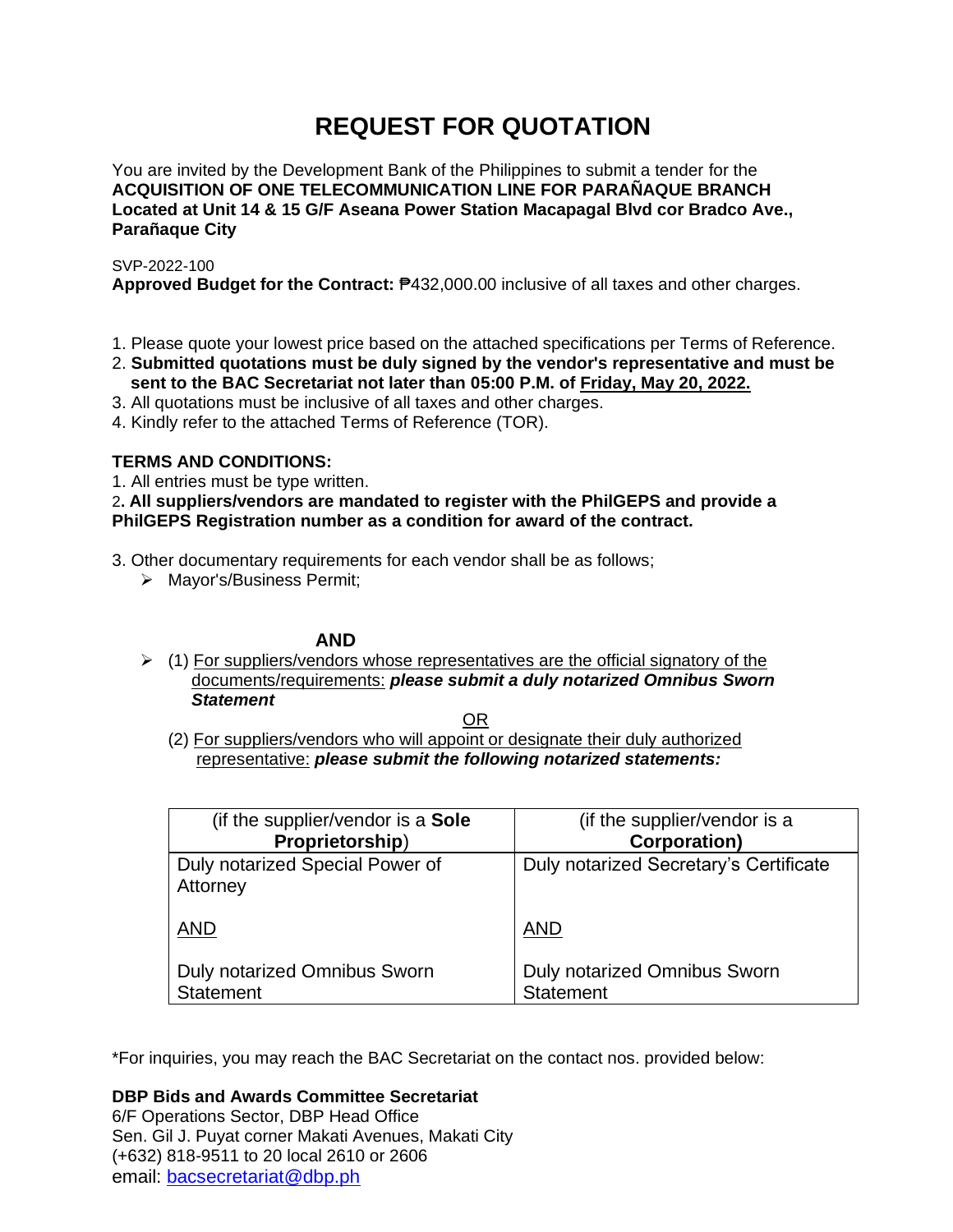**Annex A** 

# ACQUISITION OF NEW, ADDITIONAL AND/OR REPLACEMENT TELECOMMUNICATION LINE/CONNECTIVITY SERVICE FOR THE DEVELOPMENT BANK OF THE PHILIPPINES (DBP)-**PARAÑAQUE BRANCH**

#### APPROVED BUDGET FOR THE CONTRACT: Php 432,000

#### **TECHNICAL SPECIFICATIONS**

#### **A. BACKGROUND**

The telecommunication connectivity service (line) is for the connection of DBP online systems, services and facilities in any of the following DBP remote sites:

A.1. Branch Office, including:

A.1.a. Lending Center

- A.1.b. Cash Center
- A.1.c. Branch-Lite Unit
- A.2. Automated Teller Machine (ATM)

#### **B. OBJECTIVE**

To acquire stable, reliable and secure telecommunication connectivity/line service to link DBP remote sites to the Head Office from an authorized and qualified telecommunication service provider (Telco).

#### **C. COVERAGE OF THE CONTRACT**

The contract will be for a one (1) year period starting from date of acceptance of service with the option for automatic renewal.

#### **D. MINIMUM SPECIFICATIONS**

- D.1. Connectivity/Line Service Availability
	- > The minimum availability of service is 99.6%.
- D.2. Connectivity/Line Specifications
- D.2.a. Branch Office ☑
	- D.2.a.i. Wired MPLS/VPN, Radio Last Mile with minimum of 10 Mbps bandwidth
	- D.2.a.ii. Inclusive network equipment, such as router and or router/modem, must not be on End-of-Life/End-of-Support status within the contract period
	- D.2.a.iii. Router must support GRE/mGRE tunneling and IP Security (ex. dynamic VPN) and SNMP
	- D.2.a.iv. DBP shall have the full access of the router
	- D.2.a.v. Provide near real time and historical link monitoring

#### D.2.b. ATM - Wired

- D.2.b.i. VPN connection at least 128 Kbps via MPLS
- D.2.b.ii. Inclusive network equipment, such as router and or router/modem, must not be on End-of-Life/End-of-Support status within the contract period
- D.2.b.iii. Support GRE tunneling and SNMP
- D.2.b.iv. Provide near real time and historical link monitoring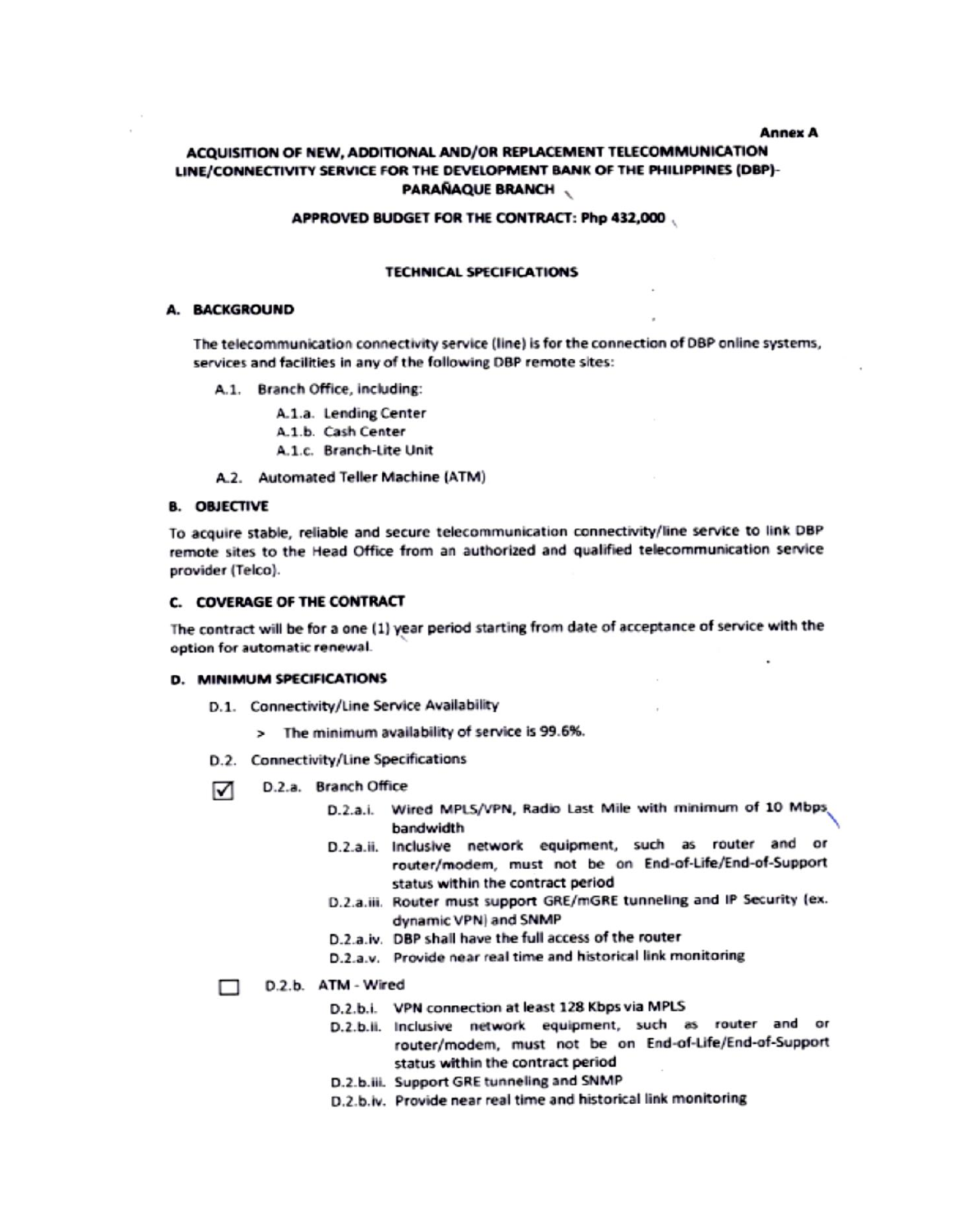: ACQUISITION OF NEW, ADDITIONAL AND /OR REPLACEMENT OF TELECOMMUNICATION LINE/ CONNECTIVITY SERVICE FOR THE DEVELOPMENT BANK OF THE PHILIPPINES (DBP)

#### D.2.c. ATM - Wireless ⊓

- D.2.c.i. Provide data transmission function by public GPRS/ GSM network or higher
- D.2.a.vi. Inclusive network equipment, such as router and or router/modem, must not be on End-of-Life/End-of-Support status within the contract period
- D.2.c.ii. Support GRE Tunneling and SNMP
- D.2.c.iii. Provide GUI access for local and remote management
- D.2.c.iv. Operate at -30~+75°C temperature
- D.2.c.v. Has LED status indication
- D.2.c.vi. Support RJ45 console port
- D.2.c.vii. Include: 1 power cord, 2 antennas, 1 console cable, 1 set documentation
- D.2.c.viii. Provide near real time and historical link monitoring.
- D.2.c.ix. Meet the average latency requirement of not greater than 200ms measured using the Ping utility or any similar mobile applications
- D.2.c.x. Meet signal requirement of not less than 2 bars measured using mobile or similar devices capable of said measurement
- D.2.c.xi. DBP shall have full access to the Modem/Router

### D.3. Support Services and Incident Management

- D.3.a. The Telco shall provide 24 x 7 onsite, telephone and email support. For every service unavailability/downtime reported, the response time shall be within thirty (30) minutes.
- D.3.b. Upon the occurrence of service unavailability/downtime, the Telco shall:
	- D.3.b.i. Conduct problem isolation/resolution and link restoration activities
	- D.3.b.ii. Notification via electronic mail (E-mail) and telephone within one (1) hour of the occurrence
	- D.3.b.iii. Minimum of twice a day status report to DBP via E-Mail
	- D.3.b.iv. Estimated time of arrival (ETA) if onsite activities required
	- D.3.b.v. Estimated time of resolution (ETR)
	- D.3.b.vi. Root cause
	- D.3.b.vii. Comply with DBP policies on security and confidentiality during support services.
- D.3.c. The Telco shall submit an incident report stating the reason/s for the outage and detailing the steps undertaken to resolve a particular problem upon DBP's request.
- D.4. Service Performance Review
	- > The Telco shall conduct a performance review session at least once every quarter of a year

### E. TELECOMMUNICATION CONNECTIVITY/LINE REQUIREMENT CLASSIFICATION

The primary objective of the following provisions is to have multiple Telcos per site, providing service redundancy, high availability and avoiding single point of failure.

E.1. New Telecommunication Line Requirement

E.1.a. Covered Sites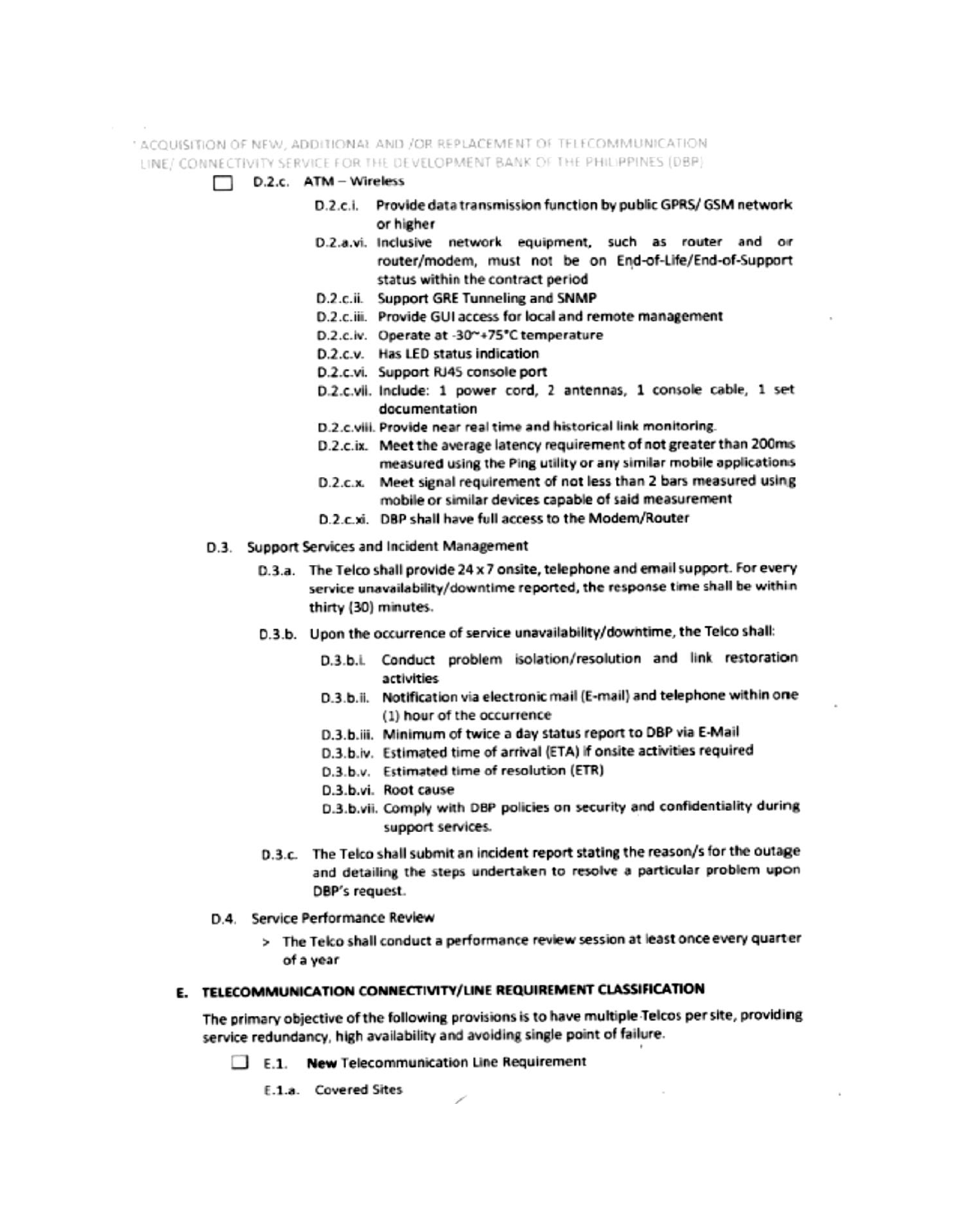" ACQUISITION OF NEW, ADDITIONAL AND /OR REPLACEMENT OF TELECOMMUNICATION LINE/ CONNECTIVITY SERVICE FOR THE DEVELOPMENT BANK OF THE PHILIPPINES [DBP]

### > New remotes sites

- E.1.b. Telco Selection Criteria
	- > Telecommunication Line for Branch Office
		- E.1.b.i. Two (2) different Telcos (Telco A and Telco B) shall be selected
		- E.1.b.ii. Telco A is the lowest (winning) provider
		- E.1.b.iii. Telco B is the second lowest provider
		- > Telecommunication Line for Additional ATM Facility of a Branch Office
			- E.1.b.iv. The Teko must be different from the one which has the majority or most of the telecommunication connectivity services provided for the ATM/s of that Branch Office
- E.2. Additional Telecommunication Line Requirement
	- E.2.a. Covered Sites
		- > For existing sites with existing telecommunication line/s
	- E.2.b. Telco Exception
		- > The Telco/s of the existing line/s servicing the site shall not be invited and will not be allowed to participate
- ⊺√ E.3. Replacement Telecommunication Line Requirement
	- E.3.a. Covered Sites
		- > For existing sites with existing telecommunication line/s
	- E.3.b. Telco Exception
		- E.3.b.i. For Telco Redundancy Replacement
			- > The Telco of the existing line/s servicing the site including the one to be replaced shall not be invited and will not be allowed to participate
		- E.3.b.ii. Replacement for the Purpose of Telecommunication Line Capacity (Bandwidth) Upgrade
			- > The Telco of the other existing line/s servicing the site (i.e., other than the one to be replaced) shall not be invited and will not be allowed to participate
		- E.3.b.iii. For Wireless to Wired Facility Replacement
			- > The Telco of the other existing line/s servicing the site (i.e., other than the one to be replaced) shall not be invited and will not be allowed to participate

#### F. DISCONTINUANCE OF SERVICE

DBP can opt to discontinue the service within the contract period without pre-termination fee/s, if the Telco provider fails to meet the required minimum availability of service, specified in item D.1, for three (3) consecutive months (3-strike rule)

#### G. PAYMENT

The payment shall be in a monthly basis every after the service acceptance.